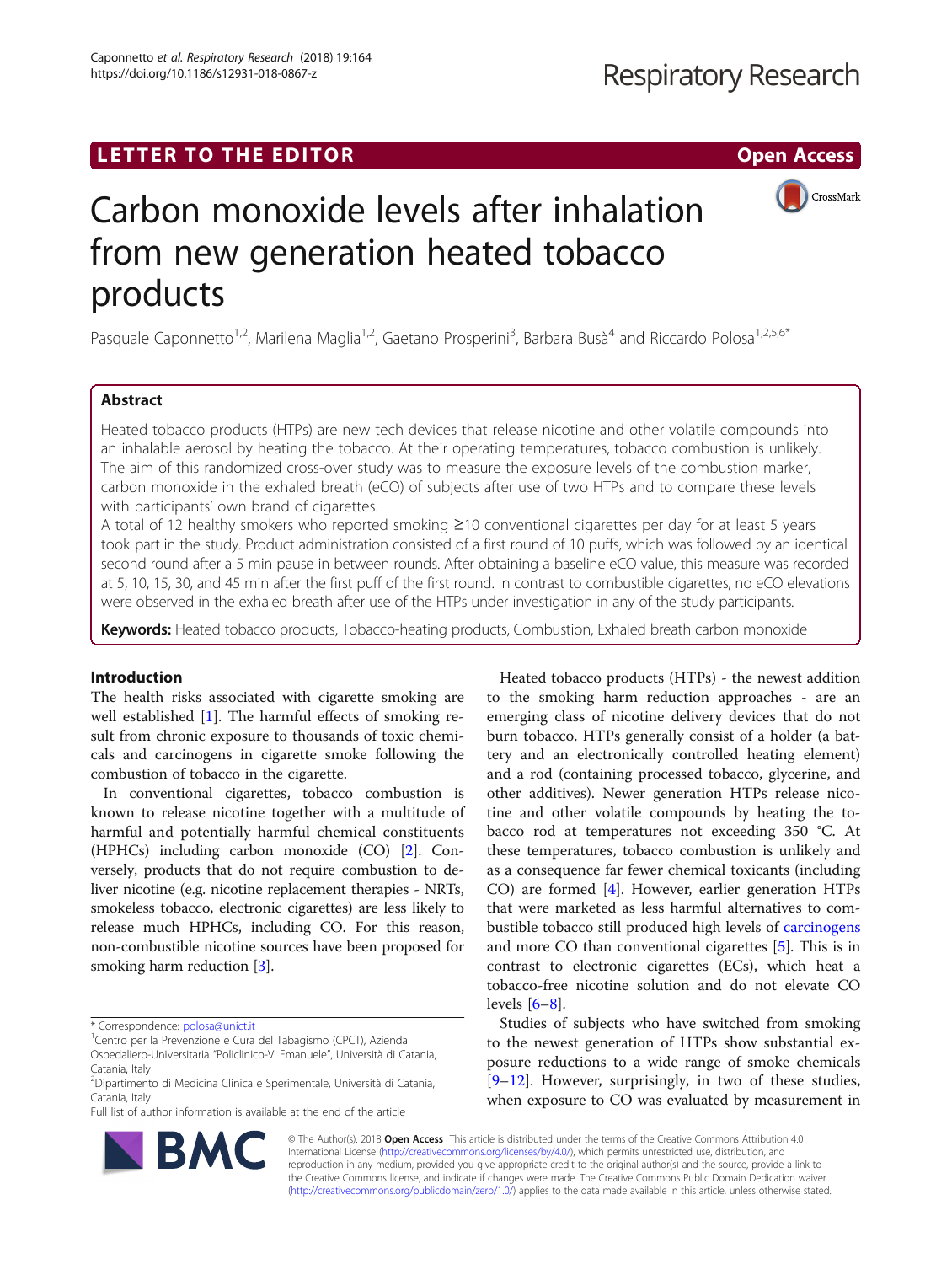exhaled breath, a significant elevation was detected [[13](#page-3-0), [14](#page-3-0)]. It is possible that combustion can still take place in some HTPs designs.

The aim of this randomized cross-over study was to measure the exposure levels to the combustion marker, carbon monoxide in the exhaled breath (eCO) of subjects after use of two HTPs and to compare these levels with participants' own brand cigarettes. Smokers will be able to make better choices if they are guided by findings of independent studies focused on the relative reduction in exposure risk after switching to HTPs.

## Methods

A total of 12 healthy smokers (6 Males, 6 Females; mean age of 28.6 yrs), smoking ≥10 conventional cigarettes per day (cig/day) for at least 5 years took part in this randomized cross-over trial. At screening participants provided a baseline  $eCO \ge 10$  ppm (ppm) and were provided training for at least 30 min. The training focused on use of both HTPs as per manufacturers' recommendations.

Participants were randomized to use either iQOS (iQos device with Marlboro Heets, Philip Morris International), or GLO (Glo device with Kent Neostik, British American Tobacco), or their own brand conventional cigarettes on three separate study days (separated by at least 48 h). The randomization sequence was computer-generated.

Subjects were asked to refrain from smoking for at least 12 h prior to each study visit. As per eligibility

criteria, smoking abstinence was verified upon arrival by eCO measurements  $\leq 10$  ppm obtained from a single expiratory breath using a hand-held eCO meter (Micro CO; Micro Medical Ltd., UK) according to the manufacturer's recommendations. Product administration was like that described by Vansickel et al. [[6\]](#page-3-0) and consisted of a first round of 10 puffs with a 30-s interpuff interval (puff number and interpuff interval were monitored by study staff) followed by an identical second round after a 5 min pause in between rounds. Fully charged HTPs were used during study sessions. After obtaining a baseline value, eCO was recorded at 5, 10, 15, 30, and 45 min after the first puff of the first round.

# Results

Figure 1 illustrates time trends of eCO levels, separately for each product. Baseline eCO levels were similar among study days and all were below 5 ppm. As expected, large significant within-subject effect (i.e. time,  $P < 0.0001$ ) was found for changes in eCO following participants' use of their own brand of traditional cigarettes as compared to either HTP. No significant changes in eCO levels were observed after using the two HTPs under investigation; their median eCO level (95%CI) reaching a max peak at 45 min for GLO with 4.5 (3.9;5.2) ppm and at 15 min for iQOS, with 4.9 (4.1;5.6) ppm, respectively. Repeated-measures ANOVA post-hoc comparisons showed significant differences between-product effect (iQOS/GLO vs own brand cigarette;  $P < 0.0001$  $P < 0.0001$ ; iQOS vs GLO;  $P = NS$ ) (Table 1).



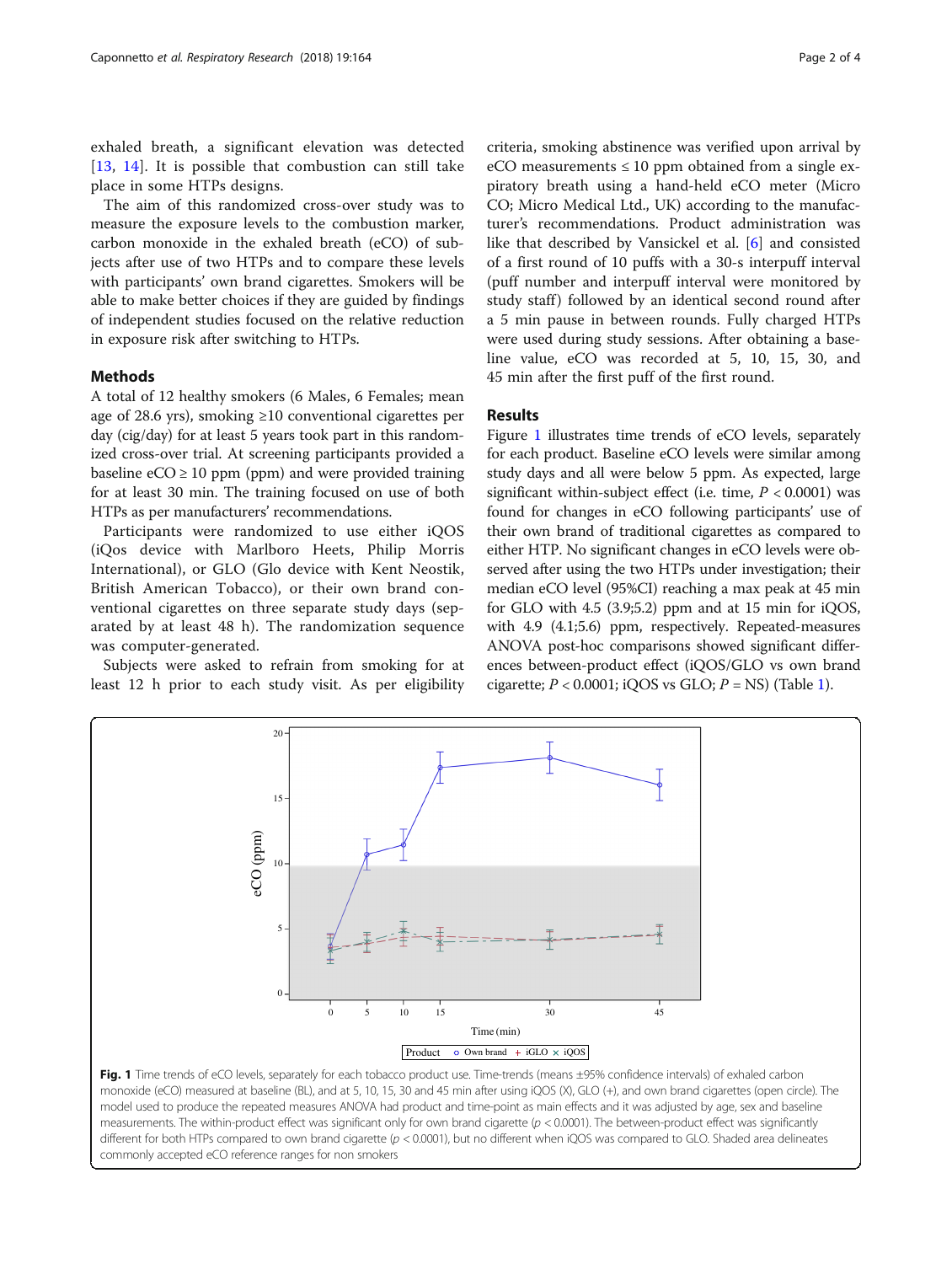| Effect  | Product   | Product | Estimate   | Standard Error | DF  | t Value | Pr >  t | Alpha | Lower     | Upper  |
|---------|-----------|---------|------------|----------------|-----|---------|---------|-------|-----------|--------|
| Product | Own brand | GLO     | 10.4726    | 0.3126         | 162 | 33.51   | < 0001  | 0.05  | 9.8554    | 1.0899 |
| Product | Own brand | iOOS    | 10.4072    | 0.3198         | 162 | 32.54   | < .0001 | 0.05  | 9.7757    | 1.0387 |
| Product | GI O      | iOOS    | $-0.06542$ | 0.2270         | 162 | $-0.29$ | 0.7736  | 0.05  | $-0.5138$ | 0.3829 |

<span id="page-2-0"></span>Table 1 Differences of Least Squares Means between Products

## **Discussion**

This is the first independent study investigating eCO levels after use of two recently marketed HTPs. We observed no eCO elevations during inhalational testing with HTPs under investigation in any of the study participants. Our findings concur with findings from e-cigarette studies [[6](#page-3-0)–[8](#page-3-0)] as well as from manufacturer and independent data on HTPs. Findings from tobacco industry reports indicate negligible CO emission (0,436 mg/stick and 0,223 mg/stick for iQOS and GLO, respectively; compared to 30.2 mg/tobacco cigarette, that is 69,3 and 135,4 times less) [[13](#page-3-0), [14](#page-3-0)]. Independent analytical chemistry data confirms substantial CO level reductions [\[15,](#page-3-0) [16](#page-3-0)] in HTP aerosol emissions compared to combustible cigarettes. Very large reductions were also reported for other tobacco combustible toxicants including TSNAs, PAHs and aldehydes [\[15,](#page-3-0) [16\]](#page-3-0). In another recent independent report, the yields of the carbonyl compounds formaldehyde, acetaldehyde, acrolein, and crotonaldehyde were 80–96% lower compared to combustible cigarettes [\[17\]](#page-3-0). Similarly, the emissions of the volatile and semi-volatile compounds benzene, 1,3-butadiene, isoprene, styrene, and toluene were reduced by 97–99%. It should be noted that smoking machine protocols are standardized methods aimed to assess emissions, but not human exposure. In our study we investigated human CO exposure, by measuring and comparing CO levels in the exhaled breath from smokers puffing their own brand, IQOS and GLO. Dissimilarity in absolute CO values reflects different methodologies used for analysis of emissions and assessment of exposures [[18](#page-3-0)]. Nonetheless, the very large reductions reported in CO emissions [\[13](#page-3-0)–[17\]](#page-3-0) are fully consistent with our findings in human exhaled breath. Interestingly, in a recent paper about GLO aerosol emission [\[19](#page-3-0)] when the tobacco stick was ignited and smoked as a conventional cigarette a sharp increase in CO, NO and CO2 was observed, thereby confirming that it is the burning (and not the heating) of the tobacco that results in combustion. We conclude that there is no combustion in iQOS and GLO. Nonetheless, we cannot exclude the presence of toxins generated through pyrolysis in the aerosol of these HTPs.

When interpreting the study findings, many factors need to be considered. First, findings from a small study should be interpreted with caution. Yet reassuring, a power analysis of the collected data indicated that 12 subjects were sufficient to detect differences of 3 ppm or larger, with a power of 80%. Therefore, our randomized crossover trial was more than adequately powered to

detect eCO differences between combustible and noncombustible tobacco products. Moreover, eCO elevations larger than 3 ppm were never reported in any of the 12 subjects during HTP use, and most of the eCO changes measured were within the margin of error of the CO monitoring device. Nonetheless, residual combustion (of no clinical significance) cannot be discounted when human exposure studies with low sensitivity measurements are used. Second, the results of the study are product specific under acute laboratory condition of use and cannot be extended to other HTPs or to the same products under investigation after prolonged use. Third, our results appear to support tobacco industry data and may therefore be considered with reluctance. It is important that data reported by the industry is independently verified, as with this investigation.

In relation to the wider implications of this study, it is our opinion that non-combustible nicotine sources that are significantly less harmful than conventional cigarettes - can be a viable solution for those who, for whatever reason, cannot or do not want to give up nicotine, or who want to cut back on smoking or quit altogether. Therefore, switching to combustion-free products has the potential to act as a gateway out of smoking. The personal preference for a particular product (e.g. e-cigarette vs HTP vs smokeless tobacco products) can play a critical role in increasing the likelihood of successfully abstaining from cigarette smoking. In any case, former smokers already using and smokers intending to use HTPs should receive correct information about their risk-benefit ratio. As for e-cigarettes, health professionals should consider all the options available to a smoking patient and opt for the ones that provide the greatest probability of quitting for good, including HTPs. For many smokers, one possible outcome may be switching to combustion-free products use for the long-term, while tolerating the small residual risk in return for a higher likelihood of success for smoking cessation and tobacco harm reduction.

#### Abbreviations

CO: Carbon monoxide; CPCT: Centro per la prevenzione e cura del tabagismo; eCO: Exhaled breath carbon monoxide; ECs: Electronic cigarettes; GLO: Glo device with Kent Neostik, British American Tobacco; HTPs: Heated tobacco products; iQOS: iQos device with Marlboro Heets, Philip Morris International; NRT: Nicotine replacement therapies; PAHs: Polycyclic aromatic hydrocarbons; TSNAs: Tobacco-specific nitrosamines

#### Acknowledgments

Authors wish to thank LIAF – Lega Italiana Anti Fumo (Italian acronym for Italian Anti Smoking League) - for purchasing from retailers in Italy and